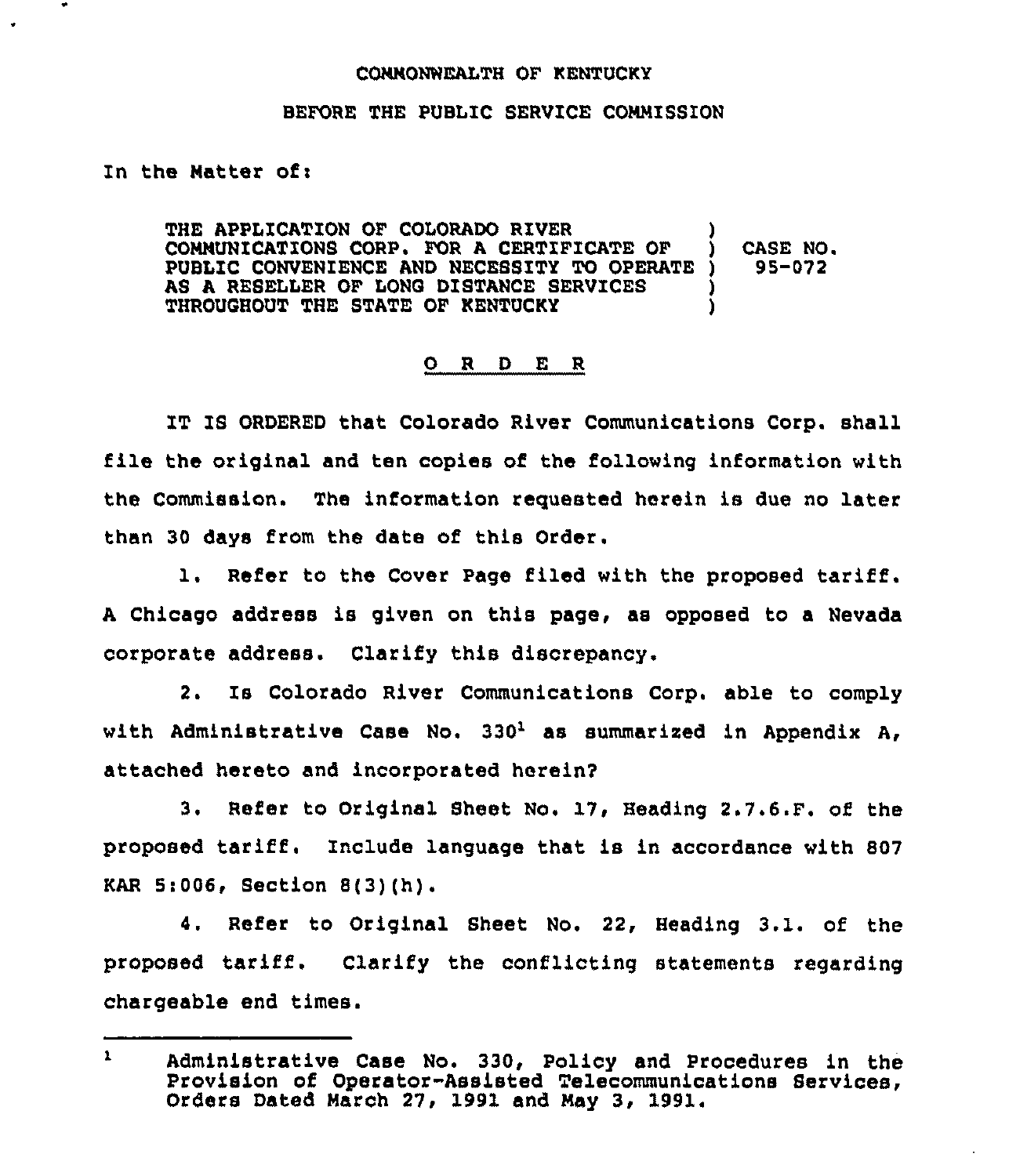5. Refer to Original Sheets 25 and 29, Headings 3.8.4. and 4.5. Will Colorado River Communications Corp. be providing directory assistance service?

Done at Frankfort, Kentucky, this 22nd day of March, 1995.

PUBLIC SERVICE CONNISSION

Commission

ATTEST:

Executive Dire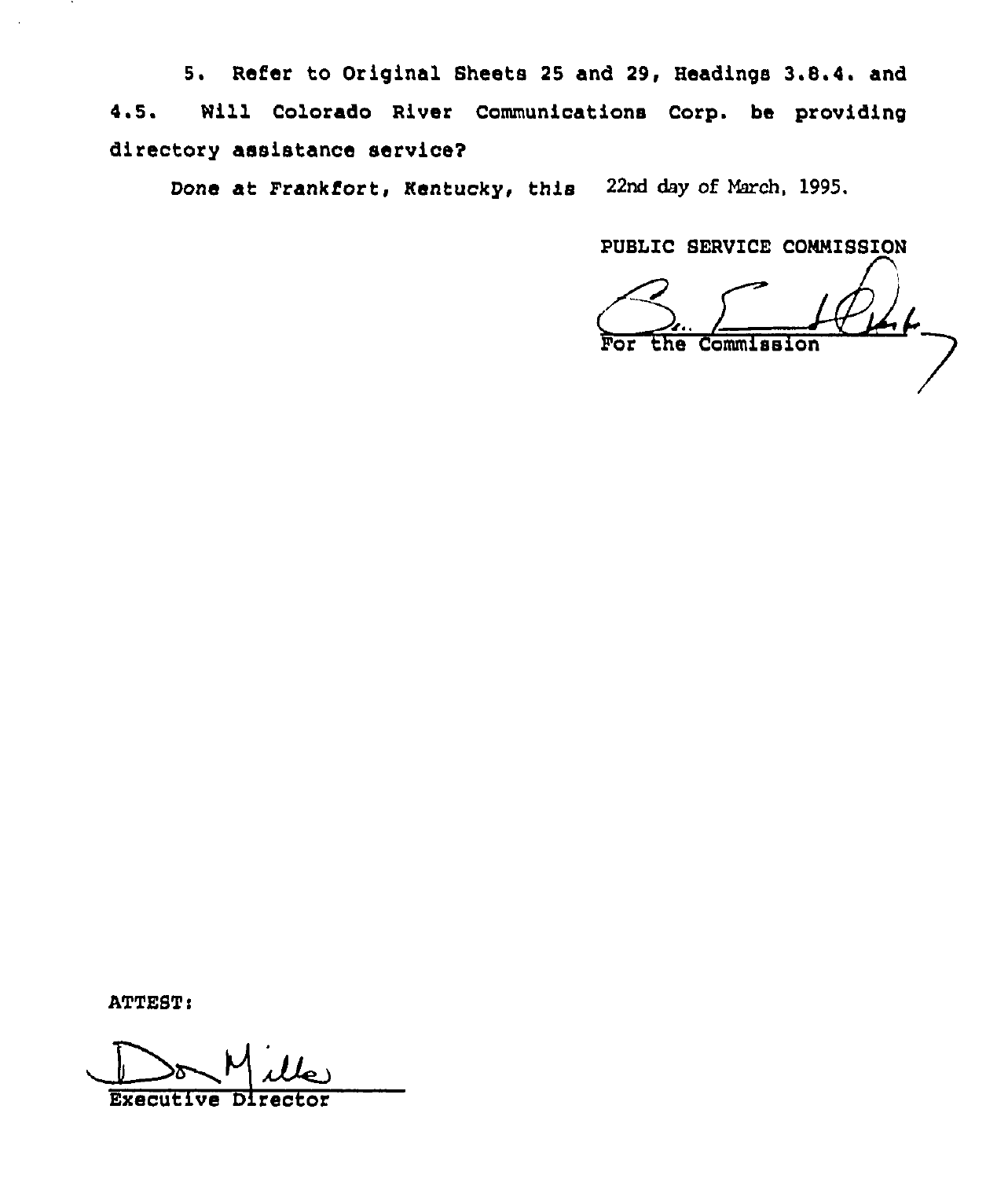## APPENDIX A

 $\bullet$ 

APPENDIX TO AN ORDER OF THE KENTUCKY PUBLIC SERVICE COMMISSION ZN CASE NO. 95-072 DATED MARCH 22, 1995.

Conditions of Service for the Provision of Operator Services Adopted from Commission Orders in Administrative Case No. 330, Orders Dated March 27, 1991 and May 3, 1991

'1) Operator-assisted services shall be subject to rate regulation and rates shall not exceed AT&T Communications of the South Central States, Inc.'s ("AT&T") maximum approved rates. "Maximum approved rates" are defined to mean the rates approved by this Commission in AT&T's most recent rate proceeding for measured toll service applicable to operator-assisted calls, as well as the additional charges for operator assistance. Carriers are not permitted to include any other surcharges or to bill for uncompleted calls. Time-of-day discounts shall also be applicable. Carriers are also required to rate calls using the same basis that AT&T uses to rate calls, i.e., distance calculations based on points-of-call origination and termination, definitions of chargeable times, billing unit increments, rounding of fractional units, and minimum usages. When there is any change in ATaT's maximum approved rates, carriers shall file tariffs if necessary to comply with the requirements herein within 30 days of the effective date of ATST's rate change.

(2) Except as otherwise indicated in this Order, nondominant carriers shall be subject to regulation as delineated in the May 25, 1984 Order in Administrative Case No. 273 as well as any subsequent modifications to non-dominant carrier regulations.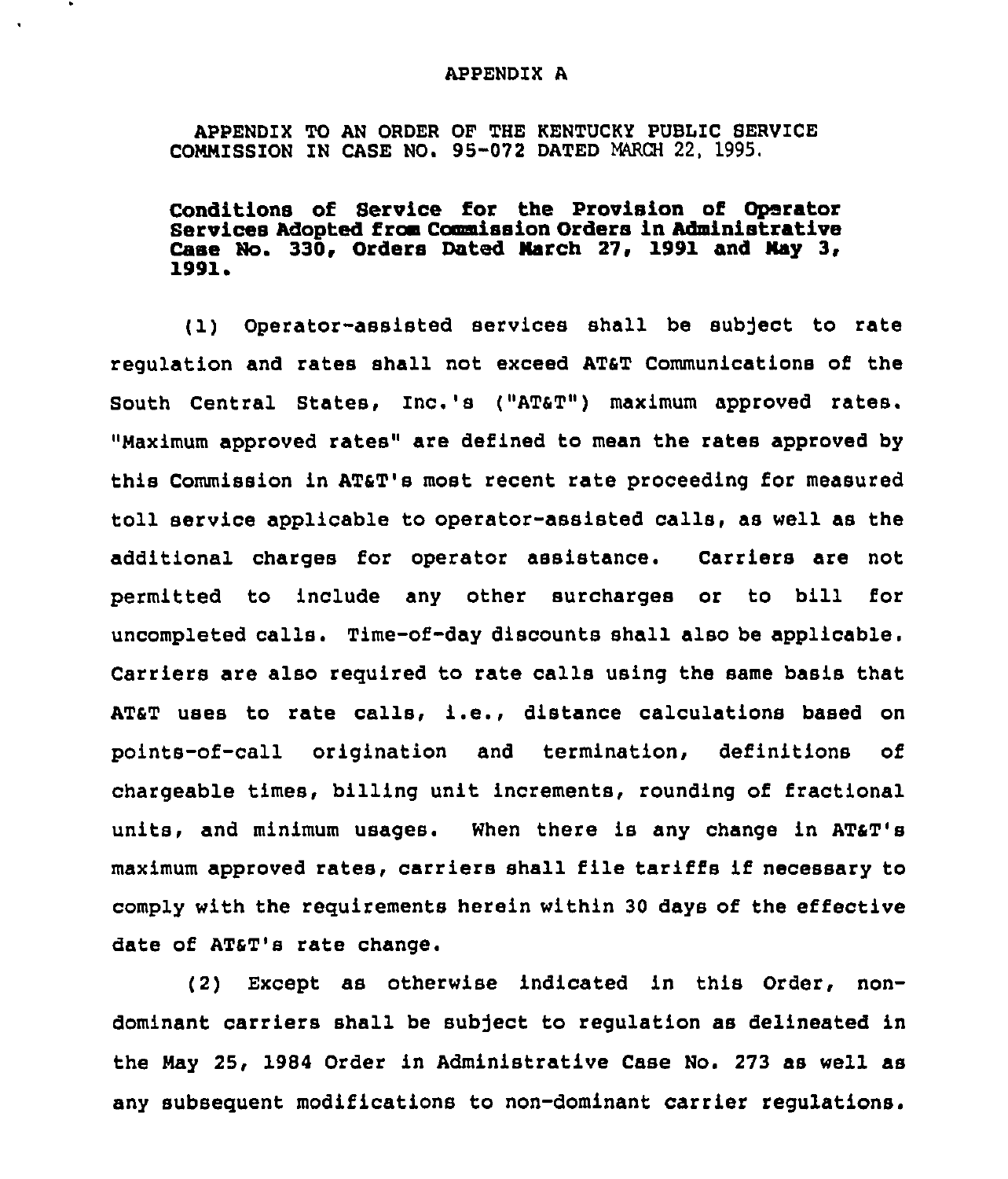In the event of conflict, the terms of the instant Order shall take precedence, unless a carrier is specifically relieved from compliance with any conditions contained herein.

 $\chi \sim 20$ 

(3) Operator service providers that provide service to traffic aggregators shall not allow access to the operator services of competing carriers to be blocked or intercepted. Blocking and interception prohibitions shall be included in tariffs and all contracts entered into with any traffic aggregator and shall state that violators will be sub)ect to immediate termination of service after 20 days' notice to the owners of non-complying customer premises equipment.

(4) Traffic aggregator is defined to mean any person that, in the ordinary course of its operations, makes telephones available to the public or to transient users of its premises Eor intrastate telephone calls using a provider of operator services. Aggregators include hotels and motels, hospitals, universities, airports, gas stations, and non-local exchange carrier pay telephone owners. This definition includes the provision of all non-local exchange carrier pay telephones even if no compensation is paid to the owner of the pay telephone. The residential use of operator services is specifically excluded from this definition.

(5) Access to the local exchange carriers' operators shall not be blocked or otherwise intercepted by traffic aggregators. Specifically, all "0-" calls, that is, when an end-user dials zero without any following digits, shall be directed to the local exchange carrier operators. In equal access areas, "0+" intraLATA calls, that is, when an end-user dials zero and then dials the